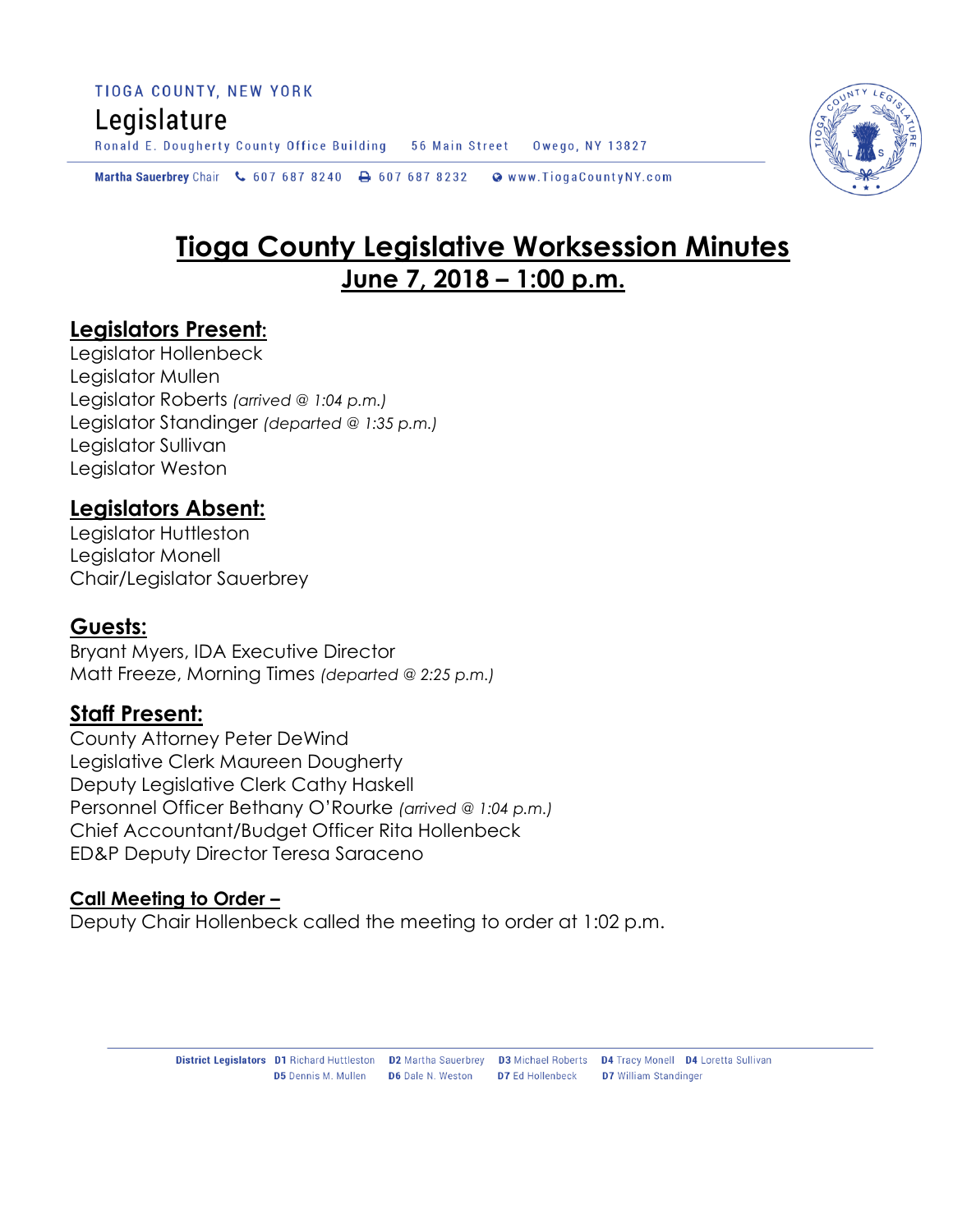#### **Letter of Support Village of Newark Valley:**

Deputy Chair Hollenbeck reported the Village of Newark Valley is requesting a letter of support for a grant application seeking funding for window refurbishment and other improvements to the Village Municipal Building. All legislators in attendance were in favor of Chair Sauerbrey drafting a letter of support for the Village of Newark Valley on behalf of the Leaislature.

**ACTION: Chair Sauerbrey will draft a letter of support for the Village of Newark Valley on behalf of the Legislature.** 

#### **Property Demolition Committee Discussion:**

County Attorney DeWind reported we received a letter from the Village of Waverly requesting a status update. Mr. DeWind reported this has been a topic of discussion for several years and most recent we were waiting to see the outcome from Monroe County. Specifically, the Monroe County case stated anything that gets added on for towns has to be made whole to the towns, including demolition costs, sewer bills, lawn cutting, and other property beautification. Mr. DeWind reported this leaves open what we can do with the villages and that is most likely why we received the letter from the Village of Waverly.

Mr. DeWind reported the Property Demolition Committee was established in January 2018. Mr. DeWind reported the purpose of today's discussion is the response to the Village of Waverly's recent letter. Mr. DeWind reported some of this was previously considered by the Legislature in 2015 and at that time, there were more options on the table because we did not have this recent decision from Monroe County. However, now that a decision has been made many of these options are no longer viable. Mr. DeWind reported the County has a Local Law from 1979, which we can choose to retain, remove, or amend. Mr. DeWind reported revocation of the local law would be required to remove or amend.

In regards to villages, Legislator Hollenbeck inquired as to whether the County can establish a ceiling amount. Mr. DeWind reported the only way to establish a ceiling amount is voluntarily through a private contract with the villages on a case-by-case basis, contingent upon their agreement. However, in the event the villages breach this agreement the County would most likely need to make them whole under the tax law and then file a separate suit. Essentially, we are in or out in respect to villages. Mr. DeWind reported we have the option under the Real Property Tax Law to collect for them and they have the option to make such request. Currently, we have five villages who requested the County collect on their behalf. Mr. DeWind reported there is not a way to exempt out certain types of charges in our current local law. Mr. DeWind reported the County would need to establish a policy setting the ceiling cap amount and outlining the protocol for demolition costs.

Legislator Weston inquired as to whether the County wants to go through the hassle of this process. Secondly, Legislator Weston reported he is the Chair of the Property Demolition Committee, which includes Legislators Hollenbeck and Mullen. Legislator Weston reported establishment of the committee was in 2018, but the problem arose in 2015. Legislator Weston reported he previously addressed this a couple of months ago and did not know what the best approach would be and did not want to draft a proposal to have it torn apart. Legislator Weston reported there needs to be some clarification established as to whether the Legislature is going to approach this from the standpoint that the villages must comply or the County is making a request for their compliance. Legislator Weston reported the overall idea is that the Legislature would like to know ahead of time and request the villages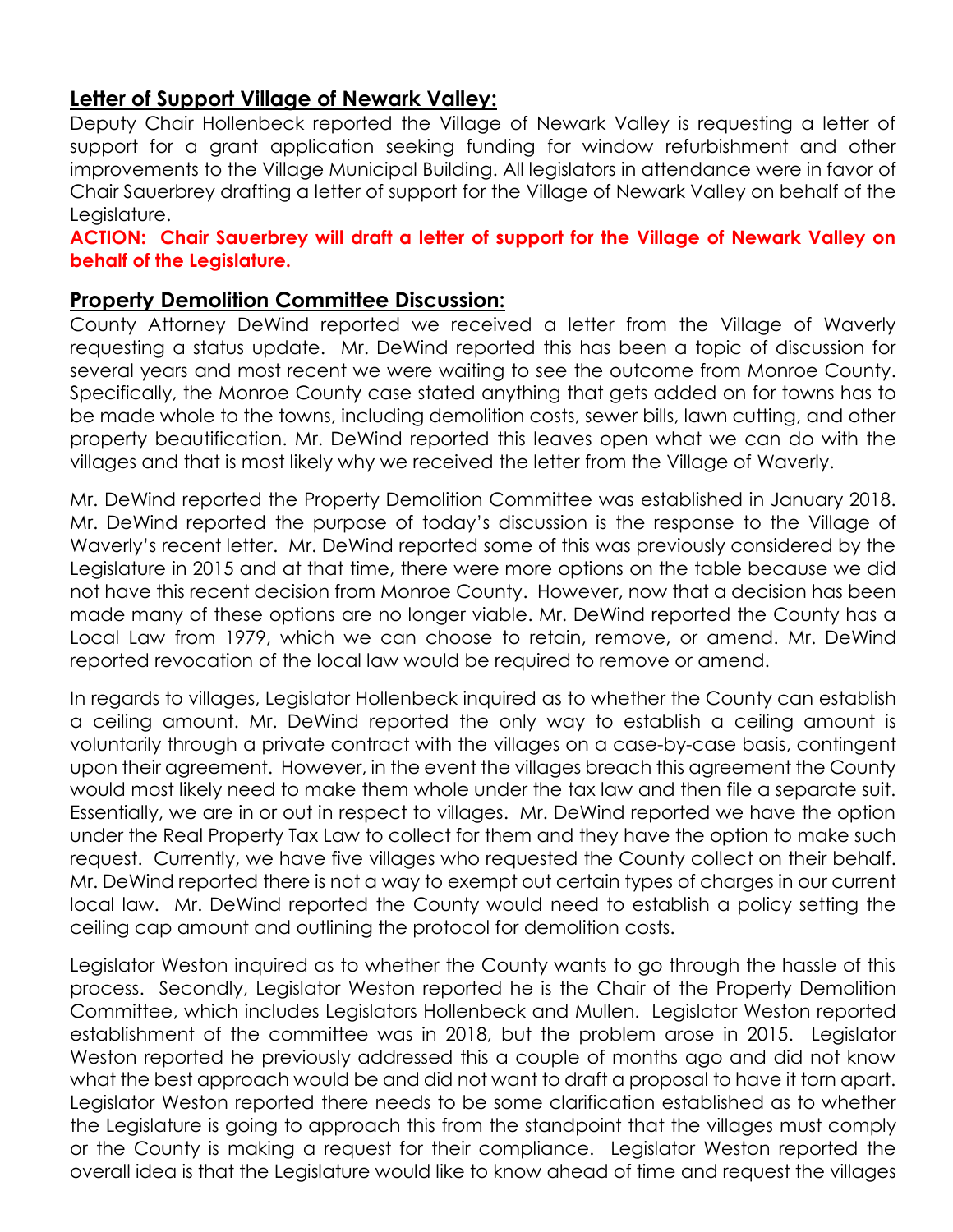work with the County so that the County can offer any assistance before any demolition action occurs and costs are incurred.

Legislator Mullen reported based on discussion at the Village of Waverly Board meeting and again with the Village of Waverly Mayor this morning, he believes the County will be okay if we make the request for the village to contact us beforehand. Legislator Mullen reported at such time when the Land Bank receives funding and is viable this will eliminate some of these situations, however, until such time he believes the Legislature would get a positive response from the Village of Waverly in regards to entering into a private contract with an established ceiling amount that is agreeable to all. Legislator Mullen reported the Legislature should discuss established cap amounts.

Legislator Mullen reported the Village of Waverly is being very proactive and aggressive with the identification of 25 properties that are in need of repair or maintenance to meet code compliance.

Mr. DeWind recommends a separate private agreement with the villages in order to establish a ceiling amount.

Legislator Roberts reported the NPL Building in Waverly was what prompted this whole discussion and this demolition was done under the guise of an emergency, therefore, how does a private agreement eliminate a village from determining an emergency and moving forward with a repeat action. Mr. DeWind reported emergency protocol would need to be established and structured accordingly into the agreements with the villages.

Legislator Weston reported prior to establishing a policy he would like input and consensus from the other Legislators regarding whether this is an across the board policy for all villages or just specific villages, determination for ceiling cap amounts, etc.

Legislator Weston reported he would also like the Legislature to take into consideration that the properties sold at the foreclosure auction net a profit for the County, therefore, stating he believes the funds should be established in a specific line item to be used specifically to offset these types of expenses.

Legislator Weston requested the Legislature submit any questions or recommendations to him for further committee discussion in an effort to make a recommendation for Legislature review and approval.

Legislator Mullen agreed with Legislator Weston's approach, however, stated he does not want to reinvent the wheel as we have the Land Bank to assist with this issue. Legislator Mullen recognizes the Land Bank will take time to become operational and funded.

Legislator Sullivan reported the Land Bank option is a very long process and does not address the immediate issue.

Legislator Roberts reported he perceives the Village of Waverly letter as a warning that the village is getting ready to do something soon. Mr. DeWind concurred and stated that he has received a couple of phone calls from different attorneys. Legislator Mullen reported the mood in the Village of Waverly is very aggressive and they have identified 25 properties in need of some type of action.

Mr. DeWind reported the County is not required to make villages whole, however, the Legislature chose to do so in 1979 with the adoption of a local law. Mr. DeWind reported the current discussion is how to make this happen in a reasonable fashion. Mr. DeWind reported there are six villages and if the Legislature is unable to obtain agreements with all six villages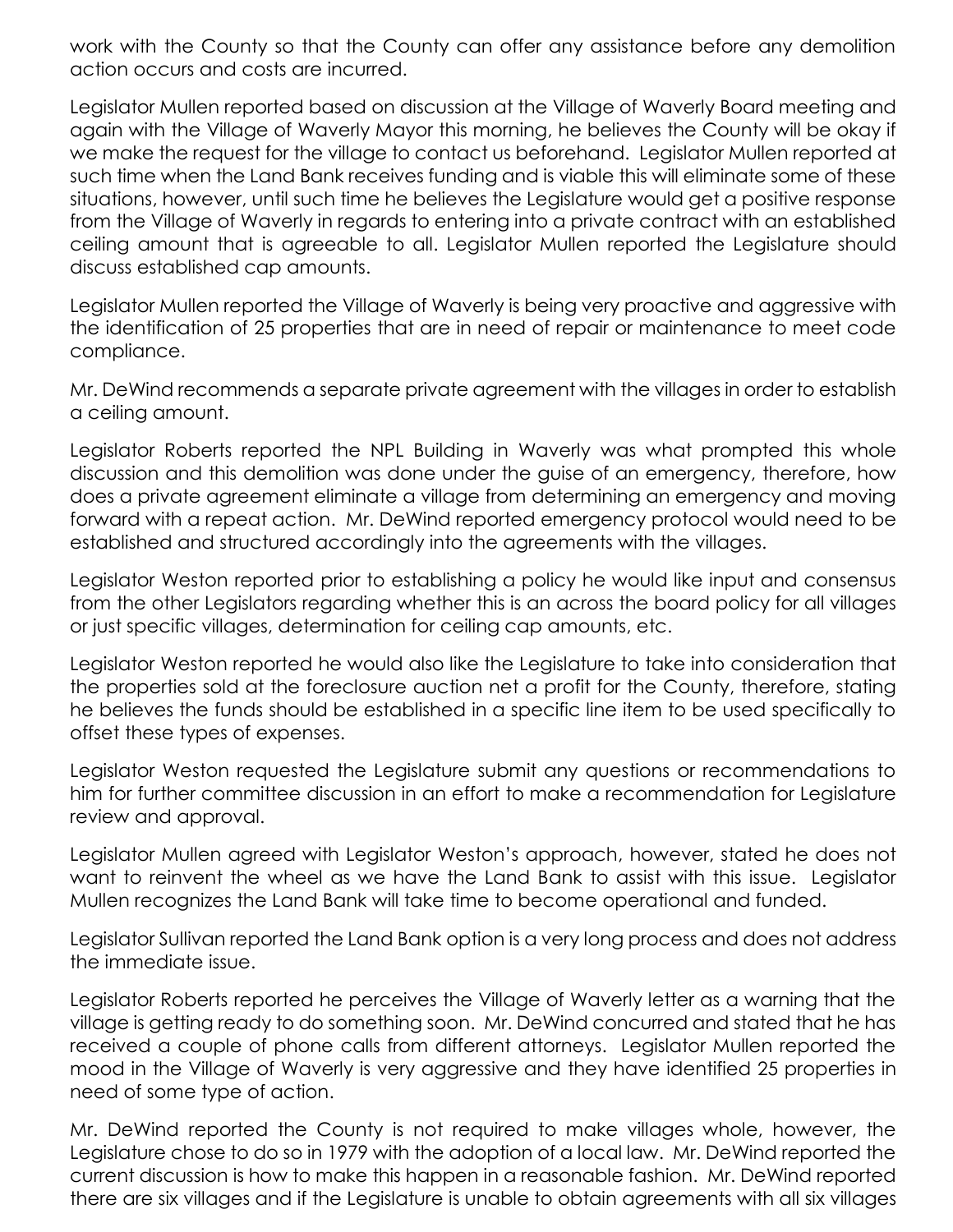then a decision could be made at that time to not proceed with making villages whole at all.

Legislator Roberts reported he believes we need to focus on one village at a time with the Village of Waverly being the first one.

As a response to the Village of Waverly, Mr. DeWind recommended drafting a letter for Chair Sauerbrey's signature indicating the Legislature anticipates a suggestion in the next couple of weeks.

Legislator Roberts suggested establishing a percentage cap versus a dollar figure cap.

Legislator Sullivan reported she believes establishing either a percentage or a dollar figure cap so the villages are responsible for paying a portion of the costs versus the County assuming all costs. In addition, Legislator Sullivan reported a protocol needs to be established where the villages are communicating with the County prior to taking any action. Legislator Weston reported he is not in favor of establishing a cap, as he believes other steps need to be explored before charging the villages.

Legislator Sullivan reported the villages have the ability to take steps to prevent large expenses whereas the County does not.

Legislator Mullen reported the County needs to have the villages take a part in this process to get the properties back on the tax rolls. Currently, there is no incentive for the villages as they are well aware that the County will make them whole.

Legislator Weston reported the villages are not required to participate, therefore, we should be working with them to incentivize them to do something through their code enforcement process.

**ACTION: County Attorney DeWind will draft a letter of response to the Village of Waverly for Chair Sauerbrey's signature.**

## **Tioga County Property Development Corporation (Land Bank) Presentation:**

ED&P Deputy Director Saraceno reported establishment of the Land Bank occurred in November 2017. Ms. Saraceno reported the first opportunity to apply for funding has yet to be announced, but is anticipated soon. Ms. Saraceno reported this funding opportunity is coming through the Attorney General's Office through receipt of foreclosure settlements and in the past funding has been aimed towards Land Banks. Ms. Saraceno reported the State received the settlement money and the Land Banks believe the funding opportunity will be offered by fall 2018.

Ms. Saraceno distributed a list of 44 possible targeted foreclosure properties. Ms. Saraceno reported she has been working with the Treasurer's Office and local code enforcement officers to determine which of the 44 properties possibly could be held back from auction for the Land Bank to determine property demolition or rehabilitation. Ms. Saraceno reported this property list is evolving due to last minute payment of taxes.

Legislator Roberts inquired as to whether the Land Bank is interested in holding back all of these properties from the foreclosure auction, as the Land Bank does not currently have any funding or guarantee to receive funding in the future.

Ms. Saraceno concurred the intent is to hold back these properties from the foreclosure auction. Ms. Saraceno further reported she reviewed the list and identified the worst possible properties where the market value for rehabilitation would require more than 50%, which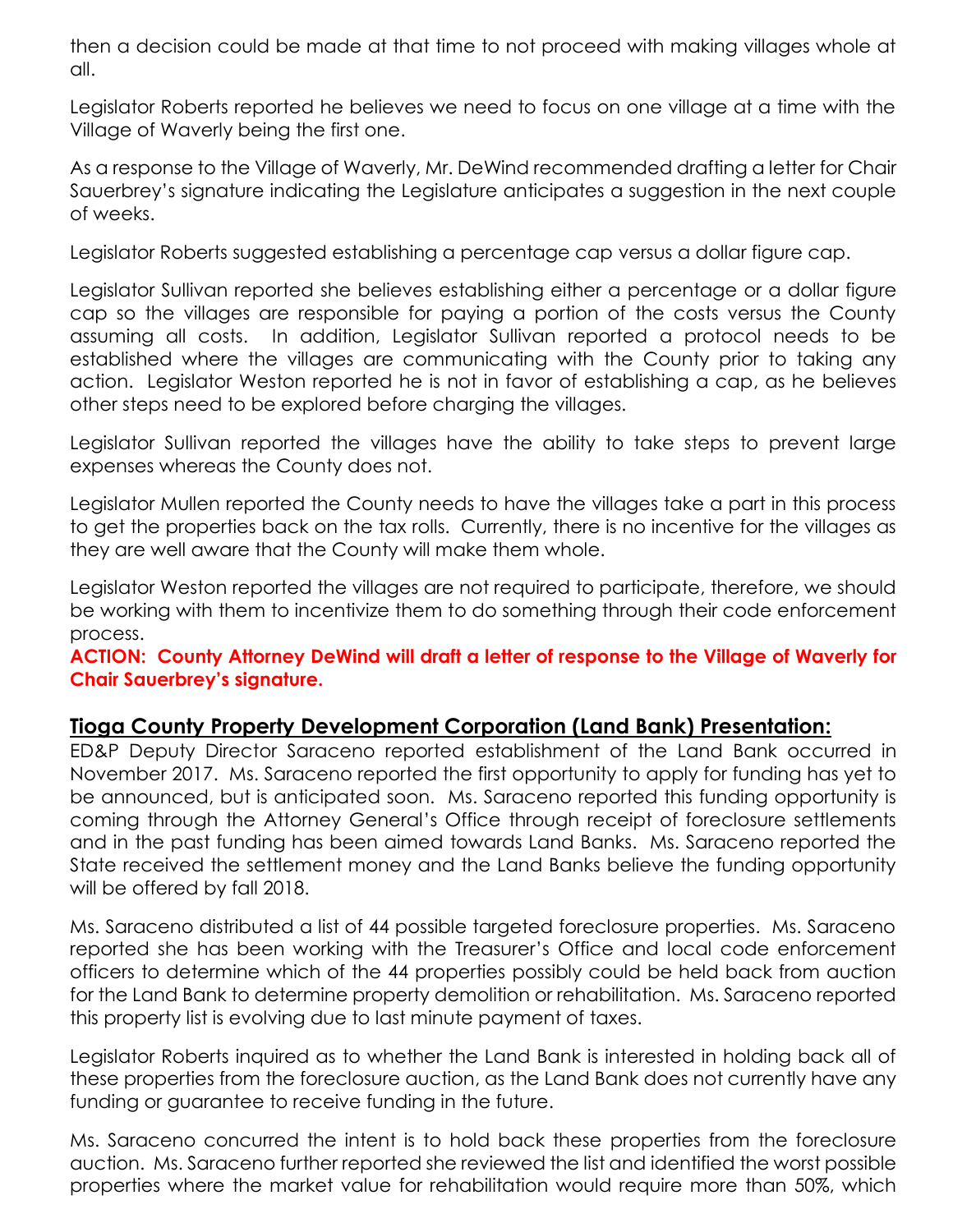would not make sense to be sold at the auction. Ms. Saraceno reported some of the buyers at the foreclosure auction are purchasing these properties sight unseen and then later determining that it is not financially reasonable to rehabilitate, therefore, the properties go untouched and later recycled back through another auction process. Ms. Saraceno reported 10 demolitions and 3 rehabilitations are being proposed from the tax foreclosure list.

Legislator Roberts inquired as to what the Land Bank is going to do with these properties once they acquire them. Ms. Saraceno reported the Land Bank is going to proceed with the demolition process and determine whether the parcel is large enough to be sold as a new home construction lot or should be part of a side lot program if the parcel is too small. The side lot program allows the neighboring property owners the opportunity to purchase the lots and merge into their existing parcel.

Legislator Roberts reported some of these properties could be sold at the foreclosure auction by neighboring property owners. Ms. Saraceno reported this is correct and some of these properties will need to remain green forever due to being in a flood zone. The purpose is revitalization of the downtown areas. Ms. Saraceno reported this is all subject to receiving the funding once the opportunity is announced.

Ms. Saraceno reported the State has designated Tioga County as a Land Bank and they realize funding is critical to proceed. Ms. Saraceno reported the State is adding more land banks and is currently up to 25 land banks with the intent to reach 30. Ms. Saraceno reported Tioga County was the 20<sup>th</sup> Land Bank designated in the State.

Legislator Sullivan inquired whether there is a possibility with the establishment of additional land banks comes the possibility of additional fund sharing.

Ms. Saraceno reported the State just received \$530 million dollars in the last settlement and there were other settlement funds prior. Ms. Saraceno reported she plans to submit a \$500,000 – \$1,000,000 million dollar application, however, there is no guarantee what the award amount will be.

Ms. Saraceno reported the identified properties are not going to bring the County a lot of money through the foreclosure sale process. Ms. Saraceno reported all 44 properties on the tax foreclosure list are going to be purchased by the County due to delinquent taxes. Out of these 44 properties, the determination will be made whether the property can be rehabilitated or demolished. This list is evolving and the determinations are yet to be made, so this list may be reduced.

Legislator Sulllivan inquired about the liability to the County in the event the Legislature decides to hold some of these properties back from auction until such time Land Bank funding is awarded. Ms. Saraceno reported the County would have the same liability as the villages such as boarding the properties, lawn maintenance, snow removal, and keeping them secured.

Legislator Roberts reported property maintenance could be a sizeable cost for the County to incur during this process.

Legislator Sullivan suggested Legislator Roberts speak to Public Works Commissioner Hammond to determine how property maintenance would affect Public Works staff and budget until such time the County no longer owns them.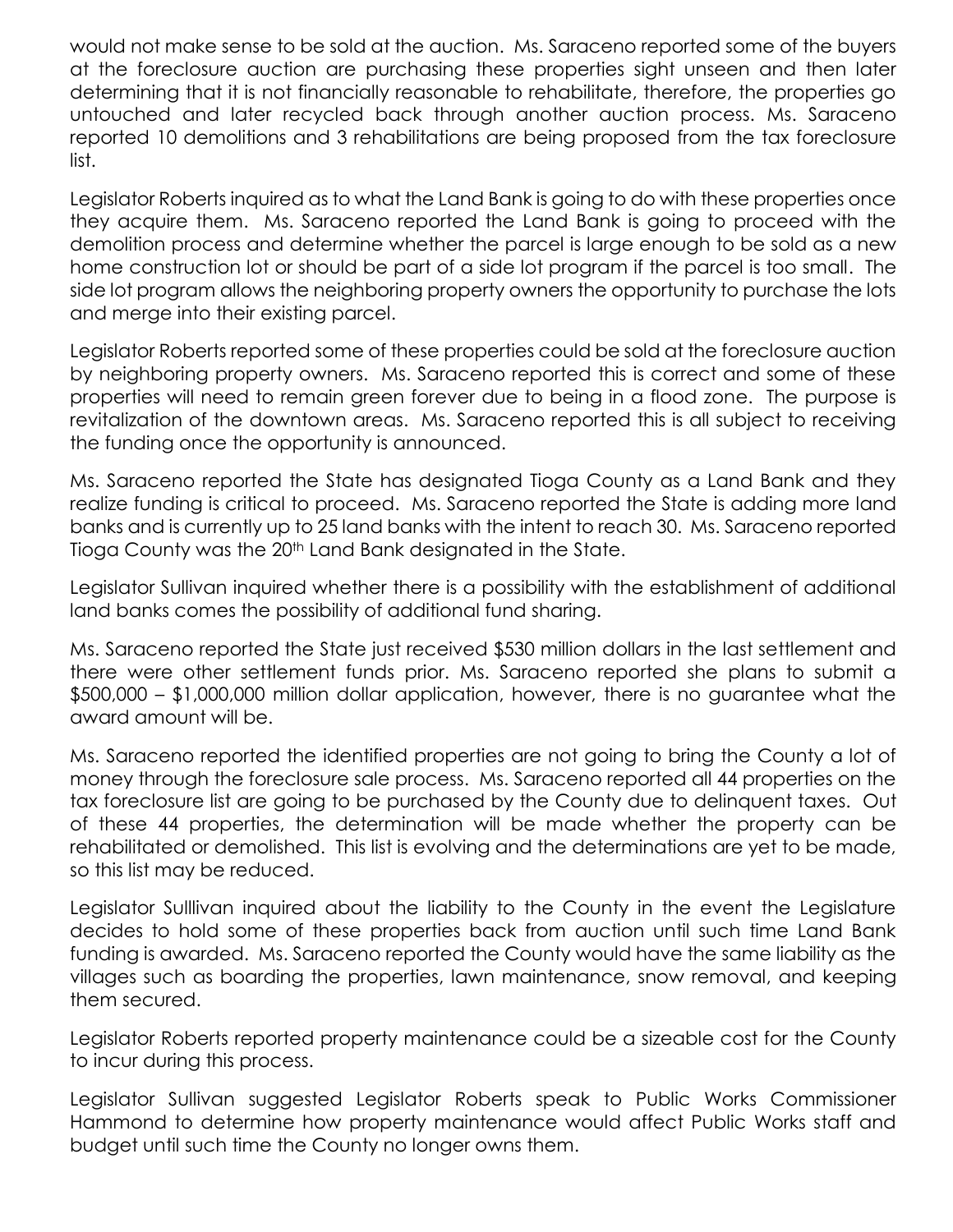Legislator Weston reported the worst-case scenario is that in the event the Land Bank did not receive funding then these properties would be maintained until the following year's auction. Chief Accountant Hollenbeck reported it is possible for the Treasurer's Office to conduct a second auction in the event the Land Bank is not awarded funding.

Ms. Hollenbeck inquired as to benefit to the County to hold these properties back from auction for the Land Bank. Additionally, does the Land Bank intend to pay the County for the purchase of these properties as part of their funding. Ms. Saraceno reported this is yet to be determined and agreed upon. Ms. Hollenbeck inquired as to whether the whole objective is to just get the properties back on the tax rolls. Ms. Saraceno reported the objective is to get these blighted properties demolished and to rehabilitate any viable properties for re-sale.

Legislator Sullivan inquired as to when the second auction could occur, if necessary. Ms. Saraceno reported we should know within six months whether Land Bank funding is awarded.

Mr. DeWind reported from the time the County takes title to the time of foreclosure auction, the County is responsible for maintaining the properties. Mr. DeWind reported best, reasonable efforts is what the County is responsible to do for securing vacant, abandoned properties. Mr. DeWind reported the County is responsible to follow the same process currently being done on the short-term basis to adequately secure properties to minimalize liabilities and eliminate open hazards to the public.

Legislator Weston reported if properties are required to come up for sale then that process needs to happen. Legislator Weston is not in favor of the Treasurer making special arrangements with some property owners unless he extends that option to all tax delinquent property owners.

Legislator Mullen reported this is not a matter of not selling the properties. This is just a matter of delaying the sale of properties as we wait to see what the Land Bank can do.

Ms. Hollenbeck reported the County takes title in June and the auction is scheduled for August, therefore, the County assumes liability during this timeframe. Ms. Hollenbeck reported all closings are expected to occur by September 30<sup>th,</sup> but no later than year-end.

Legislator Sullivan reported holding the properties back could involve an 8-9 month window where the County assumes responsibility. Ms. Saraceno reported the earliest for any action to occur is most likely spring 2019.

Ms. Saraceno reported once the Land Bank is awarded funding the properties can be transferred to the Land Bank, which then transfers the liability from the County to the Land Bank.

Legislator Mullen reported he is in favor of pulling properties and taking the gamble of waiting for Land Bank funding.

Ms. Saraceno reported one of the problems with the properties getting to this point is that the violations are not being written correctly, therefore, the judges are more apt to dismiss them. Ms. Saraceno suggested establishing a task force with representation from all the municipalities to ensure violations are written properly. In addition, orders for remedy are not being utilized as much as they could be which would fine the property owners on daily basis until such time corrective action is taken.

Legislator Sullivan inquired as to who should drive the effort of a countywide task force with the municipal officials and code enforcement officers. Ms. Saraceno suggested this could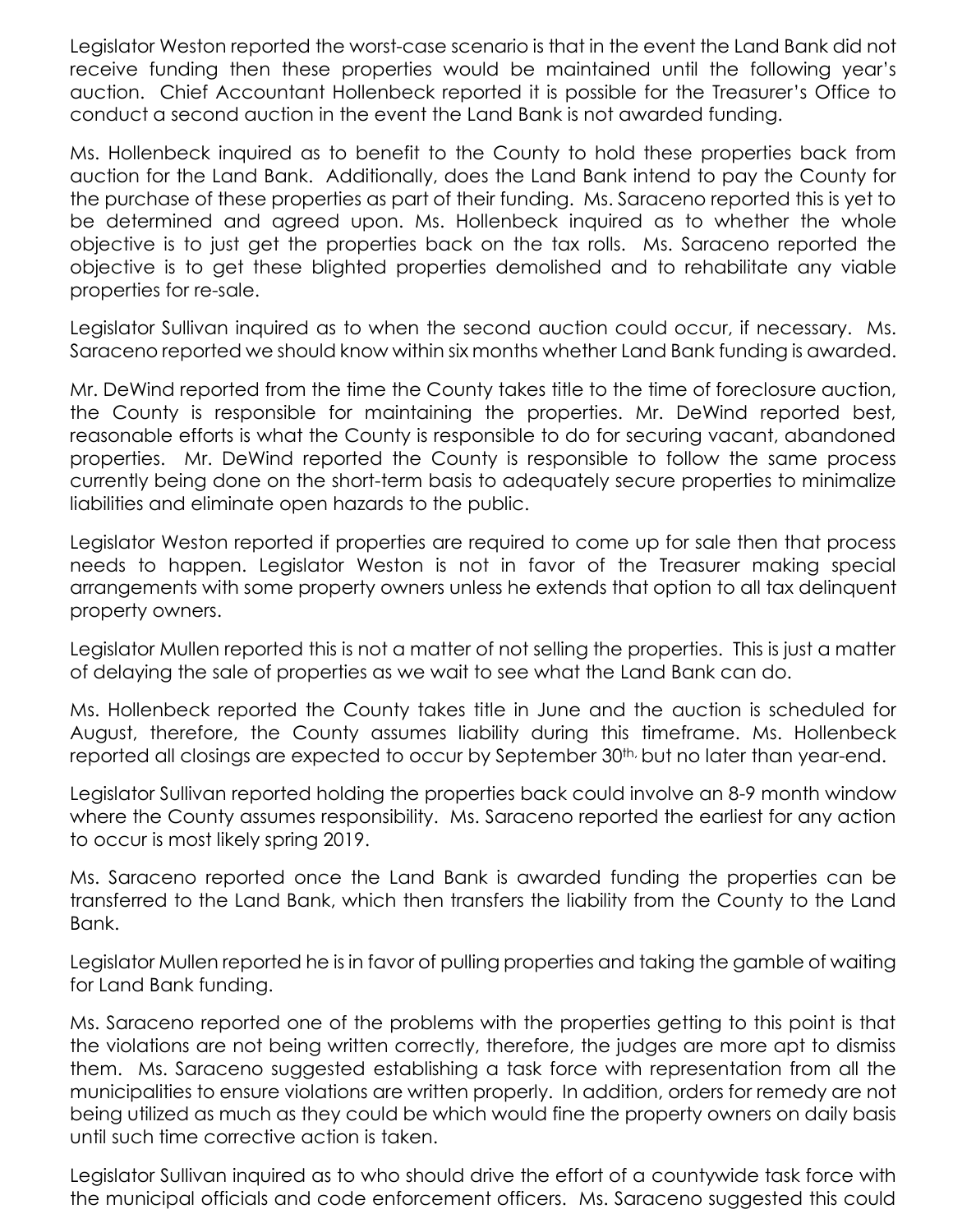possibly be Land Bank, ED&P, or COG. Legislator Sullivan reported this is a great idea, however, the County does not have any authority over code enforcement officers or the municipalities paying the code enforcement officers.

**ACTION: Legislator Roberts will contact Public Works Commissioner Hammond to discuss budget and staff impacts for property maintenance on the identified properties.** 

## **Approval of Worksession Minutes – May 10, 2018:**

Legislator Mullen motioned to approve the May 10, 2018 Legislative Worksession minutes as written, seconded by Legislator Roberts with Legislators Hollenbeck, Mullen, Roberts, Standinger, Sullivan and Weston voting yes and Legislators Huttleston, Monell, and Sauerbrey being absent. Motion carried.

*\*NOTE: The May 24, 2018 Legislative Worksession was cancelled due to lack of agenda items.* 

## **Action Items:**

`

Currently, there are no action items.

## **Legislative Support – Legislative Clerk Dougherty:**

#### *Approval of Legislative Support Committee Minutes – May 10, 2018:*

Legislator Sullivan motioned to approve the May 10, 2018 minutes as written, seconded by Legislator Hollenbeck with Legislators Hollenbeck, Mullen, Roberts, Standinger, Sullivan and Weston voting yes and Legislators Huttleston, Monell, and Sauerbrey being absent. Motion carried.

Legislative Clerk Dougherty reported the following:

- The June Legislative Meeting is Tuesday, June 12, 2018, at 6:00 p.m*.* in the Hubbard Auditorium. The Finance/Legal Committee will meet prior at 4:30 p.m. in the Legislative Conference Room.
- Legislator Hollenbeck will do the prayer and pledge and start the voting process at the June 12, 2018 Legislature meeting.
- Attended a Building Coordinator's Meeting on May 15, 2018.
- Attended a Leader's Meeting on May 30, 2018.
- Legislative Budget is tracking well.

## **Recognition Resolutions (1) –**

 *Recognize Corrine J. Whitmore 28 Years of Dedicated Service – Department of Social*  **Services** - Legislator Standinger will read and present at the June 12, 2018 Legislative meeting.

## **Proclamations (1)–**

 *Lyme Disease Awareness Month -* Legislator Standinger will read and present at the June 12, 2018 Legislative meeting.

## **Resolutions:**

All resolutions were reviewed for the June 12, 2018 Legislature meeting with discussion occurring on the following:

 *Declaration of Excess Property and Authorization for Legislative Chair to Execute Documents for Sale of Property to Tioga County Industrial Development Agency –* IDA Executive Director Myers reported last month approval was given to proceed with the order of a survey and appraisal of approximately a 2-acre parcel on Corporate Drive currently owned by the County. Mr. Myers reported the appraisal came back at \$12,900 and the survey is in the process of being completed. Ultimately, Mr. Myers reported this property would be used to access the Town of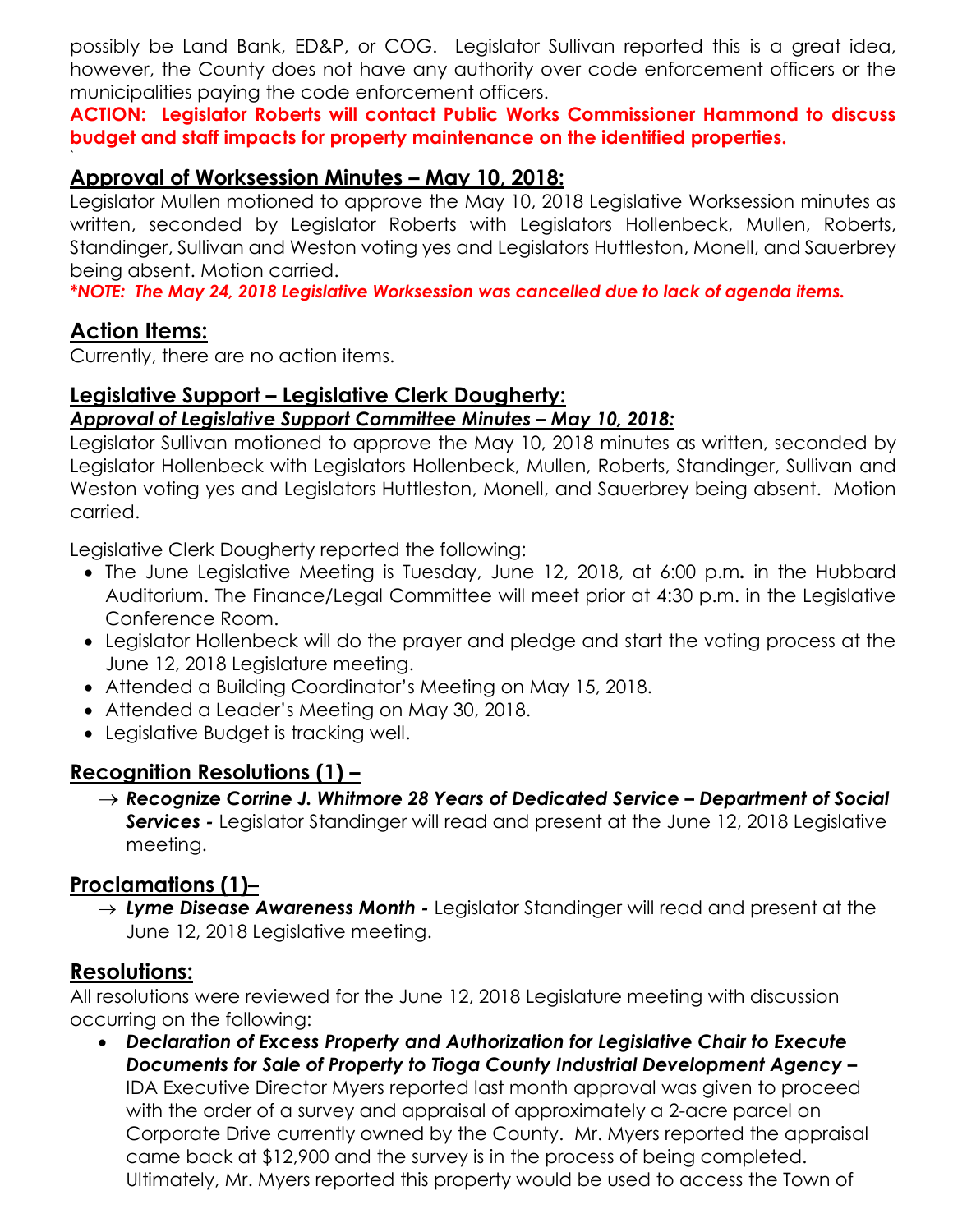Owego gravel pit site for future development, which is why the IDA hopes to acquire the property. Legislator Mullen reported discussion occurred in the ED&P Committee and all were in favor. In addition, Mr. Myers reported an appraisal was also ordered for the 25-acre parcel that the County owns surrounding the Upstate Shredding location, which came in for \$45,000. Ms. Hollenbeck inquired as to whether there is any cost to the County to transfer the properties to the IDA. Mr. DeWind reported there is no cost to the County, as the buyer assumes all fees.

- *Authorizing Legislative Chair Signature on Finger Lakes Wine Country Tourism Marketing Association and Tioga County Local Development Corporation Agreement and Authorizing Payment of Annual Fee 2019-2021 -* Ms. Saraceno reported this is a three-year agreement. Ms. Saraceno reported Tioga Downs wanted to be a part of this association, but could not be unless the County became a member. Based on this, Tioga Downs paid the initial \$40,000 entry fee a couple of years ago with the understanding that once the hotel was operational then this three-year agreement would go into effect. This resolution formalizes the previous agreement. Ms. Saraceno reported the only change from the original agreement is the pass-through to the LDC so Tourism can use this in their application for additional NYS matching grant funds for their marketing budget.
- *Requesting Tioga County Veterans' Agency Accept Donation of a Mausoleum for*  **Burial of Indigent Veterans –** Legislator Sullivan reported the committee was very much in favor of this resolution. Question was raised as to whether there are any maintenance costs to be incurred by the County. Legislator Mullen reported the donor indicated the mausoleum is paid in full and there are no maintenance fees. Mr. DeWind reported he has not seen the deed yet that is forthcoming to the County. Mr. DeWind reported he would ensure there are no tail-end maintenance fees prior to accepting the deed. Legislator Sullivan reported this question is in need of answering prior to next week's Legislative meeting. Mr. DeWind will inquire and inform the Legislature at next week's Legal/Finance Committee meeting.
- *Authorizing Salary Adjustment and Lump Sum Compensation to Rita Hollenbeck –* Ms. Dougherty reported there was a change to this resolution at today's Personnel Committee meeting. The changes reflect the dollar figures on the salary adjustment and lump sum compensation. Personnel Officer O'Rourke reported the Personnel Office finalized the figures last week, however, the resolution was not updated accordingly.

## **Other –**

 *Past Due Required Trainings –* On behalf of the Law Department, Ms. Dougherty reported there are a couple of Legislators who have not completed their required safety and workplace violence trainings, as well as their policy review attestation and financial disclosures. Ms. Dougherty reported these are grossly overdue at this point. Mr. DeWind reported the Law Department maintains the list and reminders are sent periodically.

Legislator Mullen reported he would like to further discuss the driver safety training requirement, as he never utilizes a county vehicle but is required to take the training. Legislator Hollenbeck reported it is a requirement to claim mileage reimbursement. Legislator Roberts reported the Legislature could change the policy to exempt Legislators. Legislator Sullivan reported she would be in favor of Legislator exemption.

Ms. Dougherty reported there are employees who drive personal vehicles and claim mileage reimbursement. Ms. Dougherty reported this has been a long-standing County